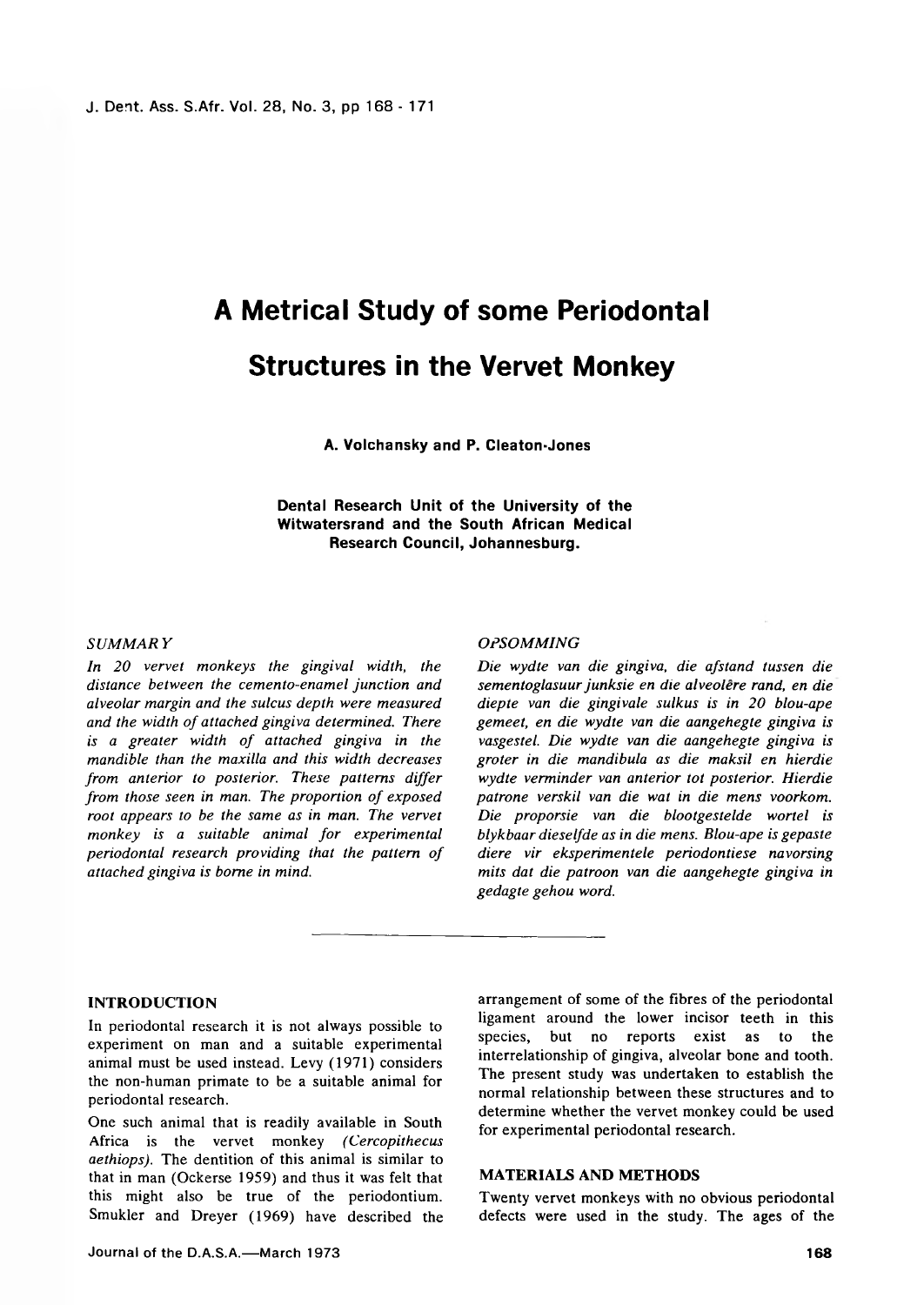# **A. Volchansky and P. Cleaton-Jones**

animals were not known but in all but six there was a full complement of the permanent teeth including the third molars while in the remainder the third molars had not yet erupted.

The anaesthetised monkeys were sacrificed by decapitation and the oral structures were examined not more than 30 min later. Once the soft tissue measurements had been made the heads were cleared of all soft tissue and the measurements of the calcified tissues undertaken. During the cleaning process 3 heads were damaged and were discarded.

All soft and hard tissue measurements were made by the same investigator (A.V.) to the nearest 0.5 mm in good light using fine pointed dividers and vernier calipers. A periodontal pocket probe graduated in millimeters was also used. Initial observations showed that only the buccal segments were clinically similar to man and so the following measurements were made distal to the canine teeth. The buccal aspect of both sides in each jaw were examined and two measurements were made in relation to each tooth. These were in the long axis of the tooth roots which in the molar teeth correspond with the cusp-root line. In the case of the third molar only a single measurement was made at the mesial aspect of the tooth. This was because of the close proximity of the ascending ramus of the mandible, with its muscle and mucosal coverings, to the distal aspect.

The measurements were:

- 1. Gingival width from the gingival margin to the mucogingival line.
- 2. Clinical crown height from the gingival margin to the buccal cusp tip.
- 3. The distance from the cemento-enamel junction to the alveolar margin.
- 4. Depth of the gingival sulcus.

# **RESULTS**

The gingival margin and mucogingival line were easily identified, the gingivae forming a fairly broad band of well defined tissue (fig 1). There was no significant difference in each jaw between the right and left sides which are mirror images of each other. The mean values of the gingival width in each jaw are listed in table I.

As the measurements of the clinical crown heights progressed it became obvious that there was great variation in the degree and pattern of attrition present even in animals of the same sex and approximate age. For this reason these measurements were discarded.

The height of exposed root, that is from the alveolar margin to the cemento-enamel junction is shown in table II. As with the gingival width measurements there was no significant difference between right and



**Fig. 1. The right permanent premolar and molar teeth in a vervet monkey. The mucogingival line is indicated by arrows.**



**Fig. 2. An upper first permanent molar showing the lines of measurement between the cemento-enamel junction and alveolar margin, and a dehiscence (D) over the mesiobuccal root.**



**Fig. 3. Comparison of the patterns of the width of attached gingiva in the maxillas and mandibles of the vervet** monkey (present study) and man (Ainamo and Löe 1966).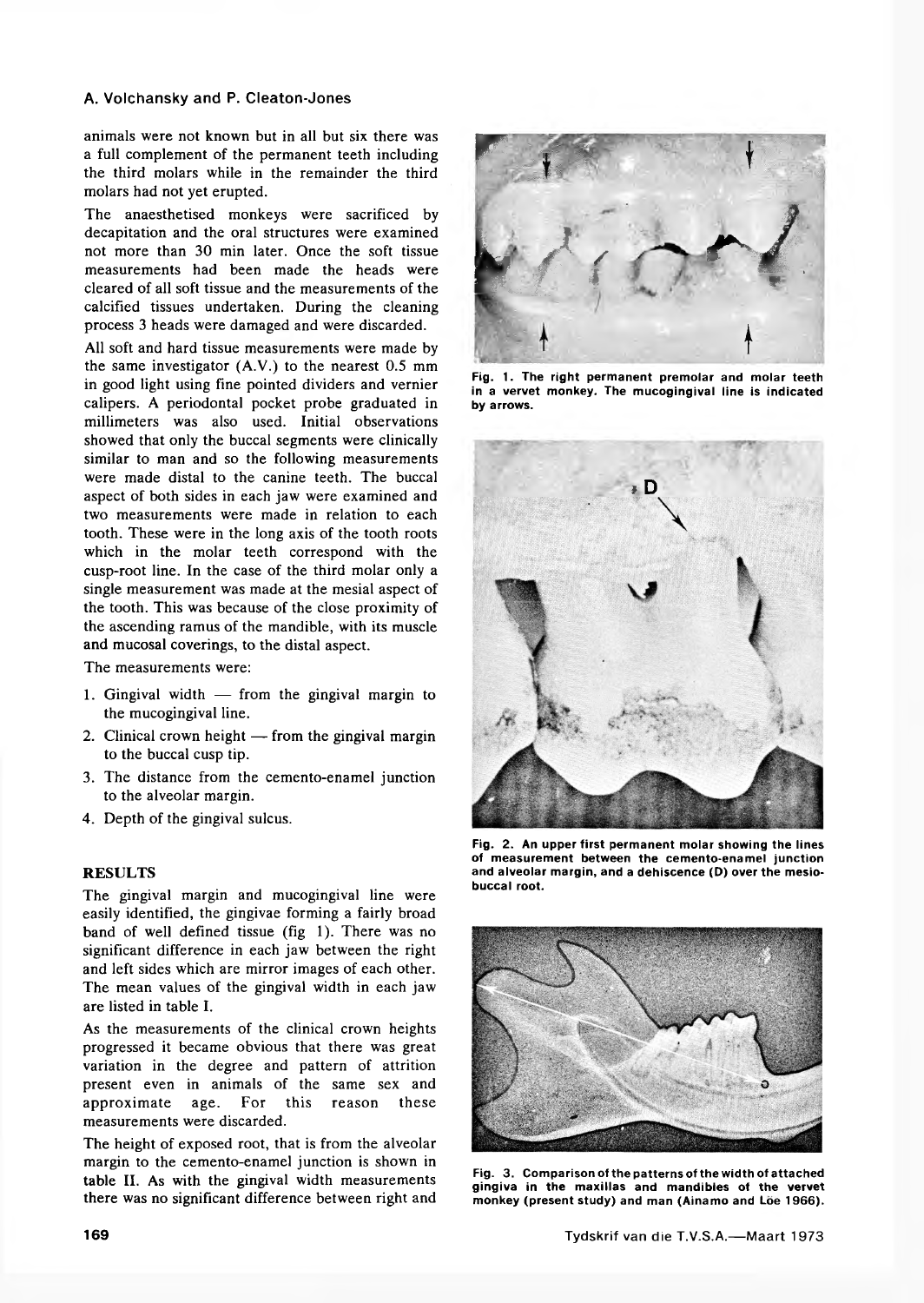# **TABLE I GINGIVAL WIDTH**

| <b>JAW</b>      | <b>TOOTH</b>   |             | RANGE (MM) MEAN (MM $_{\pm}$ SD) |
|-----------------|----------------|-------------|----------------------------------|
|                 | P1             | $1.5 - 3.5$ | $2.4 \pm 0.5$                    |
|                 | <b>P2</b>      | $1.0 - 3.5$ | $2.3 \pm 0.5$                    |
| <b>MAXILLA</b>  | M1             | $1.0 - 3.0$ | $2.1 \pm 0.5$                    |
|                 | M <sub>2</sub> | $1.0 - 2.5$ | $1.8 \pm 0.5$                    |
|                 | M3             | $0.5 - 2.0$ | $1.3 \pm 0.3$                    |
|                 | P1             | $2.0 - 4.5$ | $2.9 \pm 0.7$                    |
| <b>MANDIBLE</b> | <b>P2</b>      | $2.0 - 3.5$ | $2.6 \pm 0.5$                    |
|                 | M1             | $1.5 - 4.0$ | $2.4 \pm 0.5$                    |
|                 | M2             | $0.5 - 3.0$ | $1.8 \pm 0.7$                    |
|                 | M <sub>3</sub> | $0.5 - 2.0$ | $1.4 \pm 0.5$                    |

#### **TABLE II**

**CEMENT-ENAMEL JUNCTION — ALVEOLAR MARGIN**

| <b>JAW</b>      | <b>TOOTH</b>   | RANGE (MM)  | $MEAN$ (MM) $\pm$ SD |
|-----------------|----------------|-------------|----------------------|
|                 | P1             | $0.0 - 1.5$ | $0.9 \pm 0.3$        |
|                 | P <sub>2</sub> | $0.0 - 1.5$ | $0.9 \pm 0.4$        |
| <b>MAXILLA</b>  | M1             | $0.5 - 2.0$ | $1.5 \pm 0.5$        |
|                 | M <sub>2</sub> | $0.5 - 2.0$ | $0.9 \pm 0.3$        |
|                 | M <sub>3</sub> | $0.5 - 1.0$ | $0.7 \pm 0.2$        |
|                 | P1             | $0.5 - 2.0$ | $0.8 \pm 0.3$        |
|                 | P <sub>2</sub> | $0.0 - 1.5$ | $0.8 \pm 0.4$        |
| <b>MANDIBLE</b> | M1.            | $0.5 - 2.0$ | $1.1 \pm 0.3$        |
|                 | M2             | $0.0 - 1.5$ | $0.8 \pm 0.3$        |
|                 | M3             | $0.0 - 1.5$ | $0.5 \pm 0.4$        |
|                 |                |             |                      |

# **TABLE III WIDTH OF ATTACHED GINGIVA**

| JAW             | тоотн          | RANGE (MM)  | $MEAN$ ( $MM±SD$ ) |
|-----------------|----------------|-------------|--------------------|
| <b>MAXILLA</b>  | P1             | $0.7 - 2.7$ | $1.6 \pm 0.4$      |
|                 | P <sub>2</sub> | $0.2 - 2.7$ | $1.5 \pm 0.4$      |
|                 | M1             | $0.2 - 2.2$ | $1.3 \pm 0.4$      |
|                 | M <sub>2</sub> | $0.2 - 1.7$ | $1.0 \pm 0.4$      |
|                 | M <sub>3</sub> | $0.0 - 1.2$ | $0.5 \pm 0.3$      |
| <b>MANDIBLE</b> | P1             | $1.2 - 3.7$ | $2.1 \pm 0.7$      |
|                 | P2             | $1.2 - 2.7$ | $1.8 \pm 0.5$      |
|                 | M1             | $0.7 - 3.2$ | $1.6 \pm 0.5$      |
|                 | M <sub>2</sub> | $0.0 - 2.2$ | $1.0 \pm 0.7$      |
|                 | M <sub>3</sub> | $0.0 - 1.2$ | $0.6 \pm 0.5$      |

left sides. A common finding was a minor dehiscence on the mesiobuccal root of the upper first molar (fig 2) which accounts for the increased root exposure associated with the maxillary first molar.

The depth of the gingival sulcus lies between 0.5 and 1.0 mm in all areas measured, the mean value being 0.8 mm.

The width of attached gingiva was then determined by subtracting the depth of the gingival sulcus from the distance between the margin of the free gingiva and the mucogingival junction (Bowers 1963) and the values obtained are shown in table III.

# **VERVET MONKEY PERIODONTAL STRUCTURES**

# DISCUSSION

Bowers (1963) in his study of the attached gingiva in man found a greater width of attached gingiva in the maxilla than the mandible. Also, he found that in the maxilla the attached gingiva increased in width from the first premolar distally, while in the mandible it increased from the premolar region towards the first molar and then decreased again. These findings were confirmed in a similar study by Ainamo and Löe (1966).

In the vervet monkey however the width of attached gingiva in the maxilla is less than in the mandible namely 1.2 mm  $\pm$  0.6 compared to 1.4  $\pm$  0.8 mm and the difference between these values is highly significant (P<0.00001). The width of gingival tissue in both jaws decreases from the first premolar distally. This rate of decrease is greater in the mandible. The attached gingiva follows exactly the same pattern. Thus, when compared to man the pattern of attached gingival width from the canines posteriorly is reversed, in that the mandibular tissue is greater than the maxillary. Secondly there is in man an increased width towards the posterior while in the vervet monkey there is a decrease (fig 3).

It was not possible to compare the values of gingival width (i.e. from the gingival margin to the mucogingival line) found in the present study with the findings in similar studies. This is because although both Bowers, and Ainamo and Löe measured the full gingival width they did not record these figures in their articles. They recorded only the attached gingival widths which were calculated from pocket depth and full gingival width. Bernimoulin, Son and Regolati (1971) used a different point of measurement and studied only the lower incisor region. Their study can also not be used as a comparison. With the exception of Bernimoulin *et al* the previous authors have not defined the exact points at which the gingival width and sulcus depth were measured and therefore where the attached gingival width lies. This does suggest the need for standard points of measurement for future studies.

Gargiulo, Wentz and Orban (1961) in their study of human autopsy specimens measured a variety of parameters at different stages of eruption. Among these was the distance from the cemento-enamel junction to the alveolar bone margin. This they found ranged from 1.08 to 1.71 mm as normal eruption progressed. In the present study the overall value was 0.9 mm. The teeth in the adult vervet monkey are approximately one half the size of that in an adult man. It does appear therefore that approximately the same proportion of exposed root is present in both species.

In the final analysis, in spite of obvious differences to man, it seems that the vervet monkey may be used in experimental periodontal research providing that